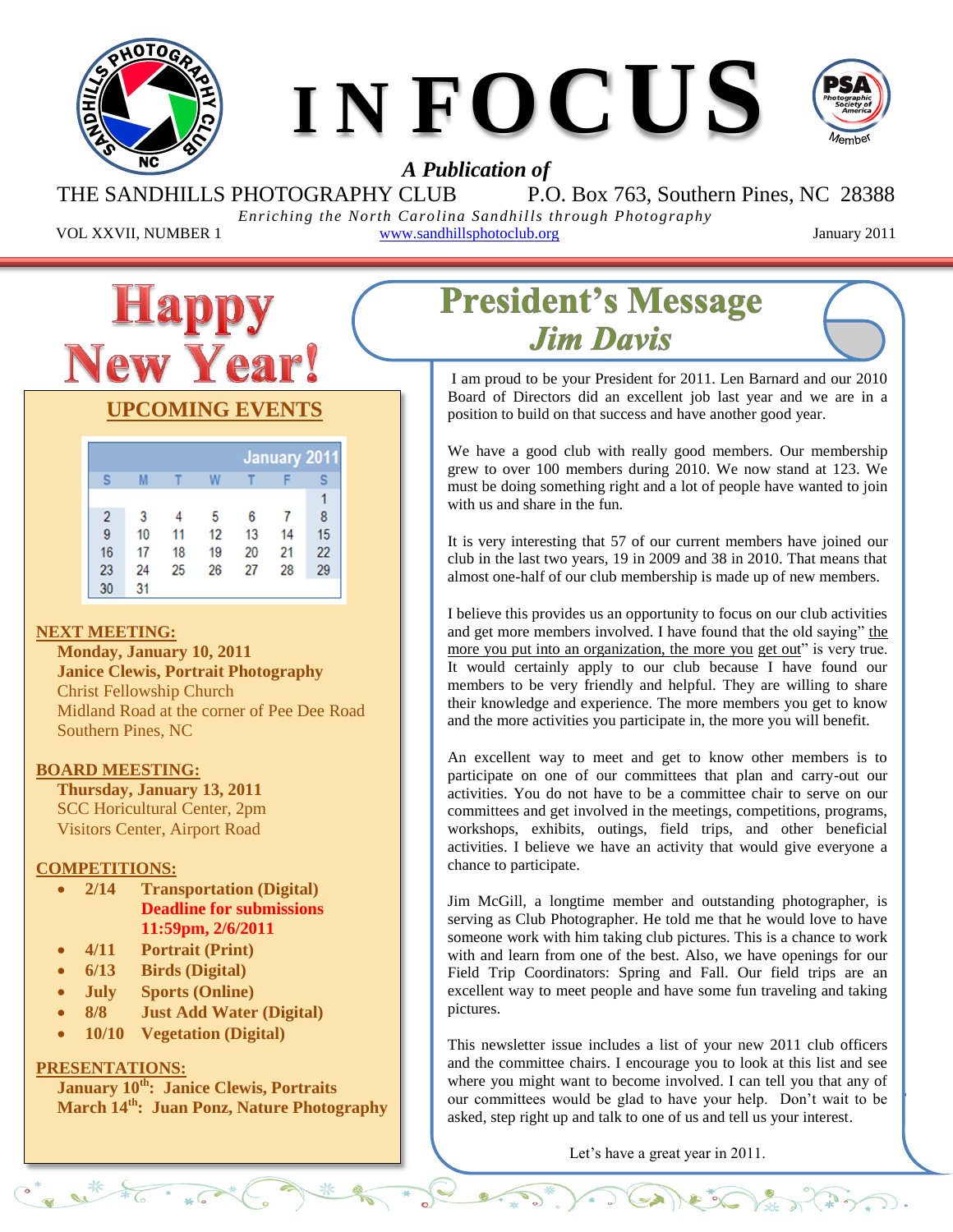#### **A NOTE ON BOARD MEMBERS:**

#### *Jim Davis, President*

Don Hiscott, Past President will rotate off the board after several years of valuable service.

Jim Smith is rotating off the board after many years of service most recently as PSA Representative. Jim has been a board member since 2003 and has served as President, 2 terms as Secretary, and 2 terms as Newsletter Chair as well as PSA Rep. Many thanks to Jim for his extended service.

Jill Margeson will rotate off the board after service as Secretary and most recently as Field Trip Co-Coordinator for 2010 Spring Trip to Murrell's Inlet, SC. Many thanks to Jill. She has agreed to serve as a project committee chair for a new Scavenger Hunt in 2011.

Dave Powers will rotate off board after serving as Field Trip Coordinator for 2010 Fall Field Trip. Thanks to Dave for a great trip to Asheville.

Alison Earl has moved to Newsletter Chair replacing Ann Stephens who will rotate off the board with our thanks for a job well done.

Pat Murray has accepted position of Membership Chair replacing Alison Earl. Pat will be valuable addition to Board.

Gisela Danielson will rotate off the board due to closing of the Library. Gisela also headed up the Long Range Planning team this year. Thanks to Gisela for all her work.

Len Barnard will assume the well-earned position as Past President. Len did an outstanding job as President and I know we are all pleased he will remain on Board. In fact, Len has agreed to serve as our PSA Representative. Many thanks to Len for all his work.

Our Field Trip Coordinator positions are open. Do you know anyone who would be interested?

With thanks to all, this is your 2011 Board.

**2011 SPC Board Members**

| Vice President  Kathy Green  585-0190        |  |
|----------------------------------------------|--|
| Secretary  Tom Reedy  295-2674               |  |
| Treasurer  Dave Verchick  246-2080           |  |
| Past President  Len Bernard  673-2135        |  |
|                                              |  |
| Competition  Scott Duvall 673-1501           |  |
|                                              |  |
| Hospitality  Bill Sheppard 944-1219          |  |
| Publicity Susan Capstick  295-1832           |  |
| Workshops  Bill Matthews 692-8254            |  |
| Newsletter Alison Earl 215-0316              |  |
| PSA Rep  Len Barnard  673-2135               |  |
| Membership Pat Murray 986-0011               |  |
| Website  Brady Smith  947-3946               |  |
| Club Photographer  Jim McGill  295-6686      |  |
|                                              |  |
| Day Trips Mike Stratil  949-6518             |  |
| PSA Rep  Len Barnard  673-2135               |  |
|                                              |  |
| <b>Project Committees:</b>                   |  |
| Moore For Our Future John German  245-3177   |  |
| Website Links Coord Linda Piechota  949-6560 |  |
| Wildlife Focus Group  Tom Reedy  295-2674    |  |
| Scavenger Hunt  Jill Margeson 673-1497       |  |

#### **WORKSHOPS: Bill Matthews**

We hope to hold the first Workshop for 2011 on a Saturday in mid-February in the Burlingame Room, Sandhills Community College Horticultural Gardens Visitors Center - the exact date will be announced early in January soon after the college reopens after winter break. It will be a two-part presentation: *Still Life Photography*  and *The Foveon Image Sensor* with Mike Stratil. Mike will start with a discussion of still life photography and demonstrate some of its basic techniques. The first part will focus on selecting objects to express a theme, artistic arrangement, lighting, and the use of montage to overcome the problem of disproportionate sizes. The second part will introduce the *Foveon* image sensor. Most current digital cameras incorporate image sensors that utilize the Bayer Mosaic to extract color information, but some photographers believe that better color is achieved with the *Foveon* sensor featured in Sigma cameras. You will see how the *Foveon* works and how it compares with the Bayer Mosaic.

Subjects for workshops later in the year will include *Getting the Most from Our New Projector* and *Lens*  **Corrections in Light Room and Photoshop.** As always, suggestions for workshop topics are appreciated. Please pass them on to me at 692-8254 or [wmatth@embarqmail.com.](file:///C:/Users/Alison/AppData/Local/Microsoft/Windows/Temporary%20Internet%20Files/spc2009/ForNewsletter/For%201209/wmatth@embarqmail.com)

#### **PHOTO EQUIPMENT CLASSIFIEDS:**

If you wish to buy or sell photo equipment, send your ad to *Alison Earl* at [theearls@nc.rr.com.](theearls@nc.rr.com) Ads will run for two issues unless you request otherwise.